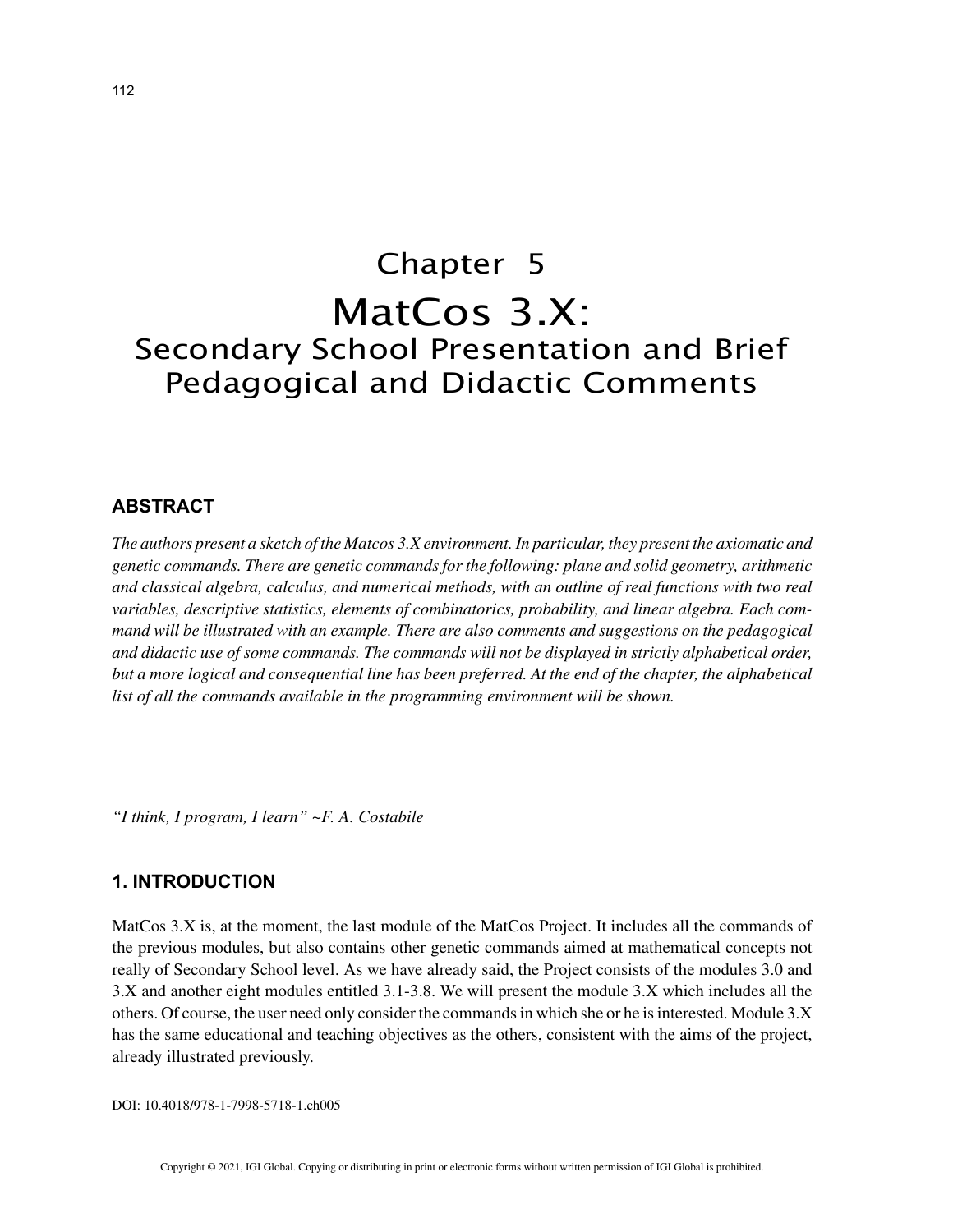#### *MatCos 3.X*

The setting is therefore similar to module 3.0. In fact, there are axiomatic commands, related to the language and to the general character, and genetic commands related to the following mathematical disciplines: geometry, arithmetic, algebra, calculus and numerical methods, statistics, combinatorics, probabilities and databases. Some commands are more advanced, typical of symbolic languages, or aimed at some specific problems for which, starting from the data, they provide the approximate solutions with the request for precision. Therefore, these commands require a particular didactic use which will be discussed later. It must also be said that this type of commands has been inserted to give a broader perspective, both theoretical and applicative.

# **2. AXIOMATIC COMMANDS**

MatCos 3.X presents the following user interface:





In the *graphical output panel,* the graphic objects created by the program (points, lines, histograms, functions, etc.) are displayed. While in the *text output panel,* the texts (strings or variable values) are displayed.